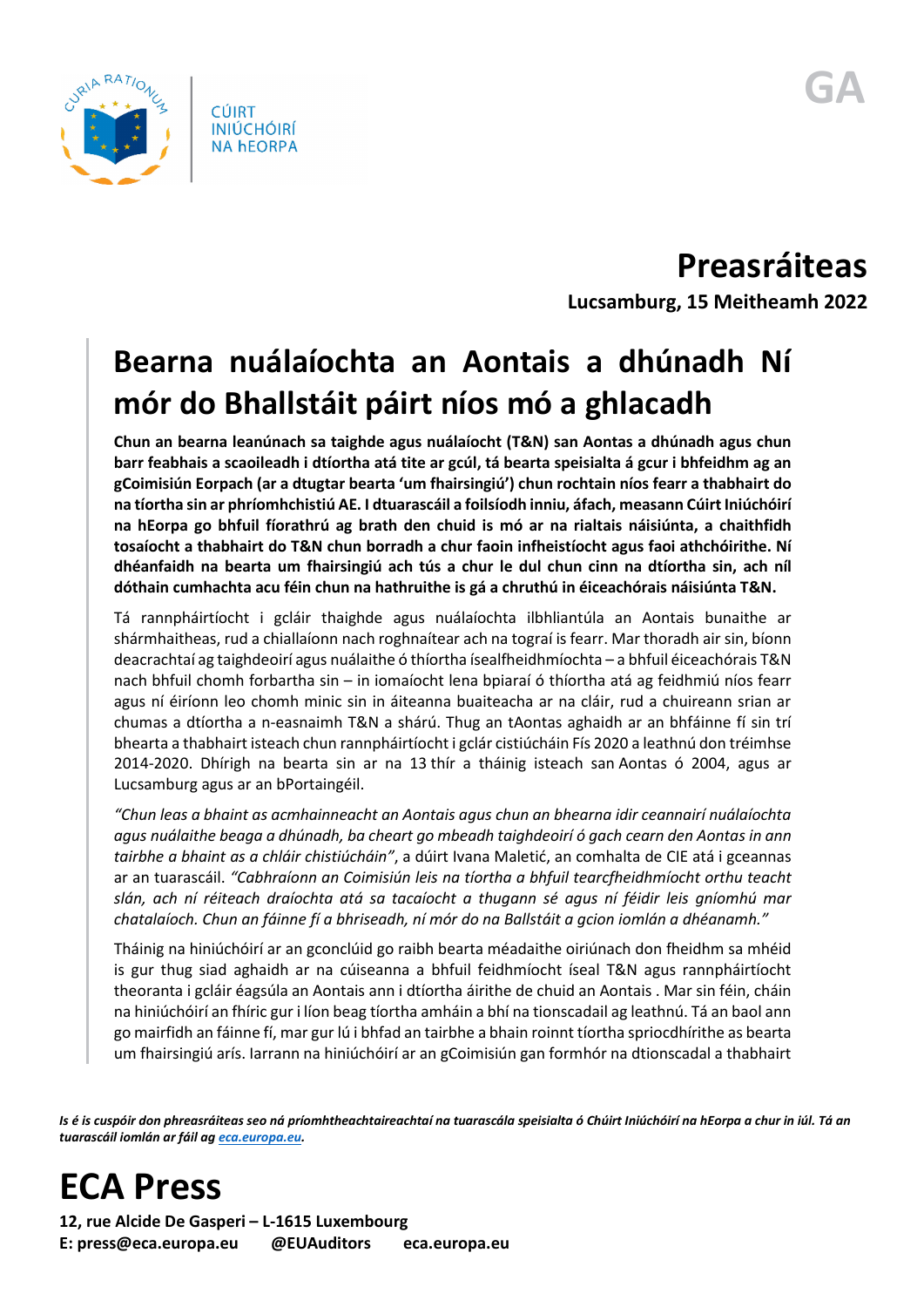amach do líon beag tíortha, agus céimeanna a ghlacadh chun rannpháirtíocht níos leithne a bhaint amach má thagann míchothromaíochtaí loma leanúnacha chun cinn.

Tá leibhéil infheistíochta agus athchóirithe náisiúnta T&N mar thoisc ríthábhachtach chun feidhmíocht tíre a chinneadh, áfach. In 2020, bhí an mheáninfheistíocht in T&N san Aontas ag 2.3 % den OTI – faoi bhun na sprice 3 %. As na 15 thír a thagann faoin bhfairsingiú, ní infheistigh ach an tSlóivéin agus an tSeicia os cionn 2 %. Thairis sin, níor bhain gach tír úsáid as an tSaoráid Tacaíochta Beartais (PSF), atá ar cheann de shraith ionstraimí beartais a chuir an Coimisiún ar fáil chun cabhrú leo athchóirithe náisiúnta a chothú. Bhí saoirse ag tíortha a chinneadh ar cheart moltaí an Choimisiúin a thabhairt ar aghaidh i gcomhthéacs PSF agus conas iad a thabhairt ar aghaidh, rud a chiallaíonn gur beag an chumhacht atá acu athruithe a spreagadh. Mar sin féin, bhain an Coimisiún úsáid as an eolas a fuarthas ó ghníomhaíochtaí PSF le haghaidh a mheasúnuithe tíre T&N mar chuid den chomhordú bliantúil ar bheartais eacnamaíocha agus fhioscacha (ar a dtugtar an 'Seimeastar Eorpach').

Tá formhór na dtionscadal um fhairsingiú ar siúl faoi láthair, mar sin ní thiocfaidh a dtionchar iomlán chun cinn ach sna blianta amach romhainn. Mar sin féin, fuair na hiniúchóirí amach go raibh torthaí maithe tosaigh á léiriú ag na tionscadail, mar shampla maidir le líon na bhfoilseachán eolaíochta, líonrú agus rochtain ar mhaoiniú breise deontais. Mar sin féin, bhí deacrachtaí ag na tionscadail freisin agus iad ag iarraidh an maoiniú comhlántach is gá a fháil in am trátha, taighdeoirí idirnáisiúnta a earcú agus, níos tábhachtaí fós, a n-ioncam féin a ghiniúint chun iad féin a chothú. Rinne na hiniúchóirí anailís ar dhá bheart atá dírithe ar éifeachtaí fadtéarmacha a chruthú do thairbhithe: Foireann (tacaíocht d'ionaid barr feabhais) agus Ollúnachtaí LET (a thugann acadóirí den scoth d'institiúidí taighde). Fuair siad amach nach raibh ach cumhacht theoranta ag tairbhithe na mbeart sin chun a gcuid torthaí taighde a shaothrú

## **Faisnéis chúlra**

Ó 1984 i leith, tá tacaíocht curtha ar fáil ag an Aontas do T&N trí chreatchláir leanúnachaamhail Fís 2020 (lena gcumhdaítear an tréimhse 2014-2020 le buiséad €76.4 billiún) agus Fís Eorpach (2021- 2027, €95.5 billiún). I measc na gcúiseanna atá le feidhmíocht íseal tíortha áirithe agus rannpháirtíocht theoranta in Fís 2020 tá éiceachórais neamhleor T&N (e.g. rialachas ilroinnte, infheistíochtaí teoranta), easnaimh i gcaipiteal daonna (imirce daoine oilte) agus idirnáisiúnú teoranta institiúidí T&N. Ba é an cuspóir a bhí leis na bearta um fhairsingiú ná cumas institiúidí taighde i dtíortha a bhfuil feidhmíocht íseal acu trí chabhair a thabhairt dóibh chun líonraí a chur chun cinn, comhpháirtiú le príomhinstitiúidí, agus lucht saothair ardoilte a mhealladh. Ba é an buiséad do na bearta sin do 2014-2020 ná €935 milliún faoi Fhís 2020 agus €2.95 billiún don tréimhse 2021-2027 faoin gclár Fís Eorpach. Choinnigh na Ballstáit uile atá aicmithe mar thíortha um fhairsingiú faoin gclár Fís 2020 an stádas sin faoin gclár Fís Eorpach, cé is moite de Lucsamburg, a bhfuil an Ghréig tagtha ina ionad.

Tá an Tuarascáil speisialta 15/2022 "Bhí bearta chun rannpháirtíocht i bhFís 2020 a fhairsingiú deartha go maith ach beidh athrú inbhuanaithe ag brath, den chuid is mó, ar iarrachtaí na n-údarás náisiúnta" ar fáil ar shuíomh gréasáin na Cúirte Iniúchóirí (eca.europa.eu). Níos déanaí i mbliana, foilseoidh CIE tuarascáil speisialta ar shineirgí idir Fís 2020 agus Cistí Struchtúracha agus Infheistíochta na hEorpa.